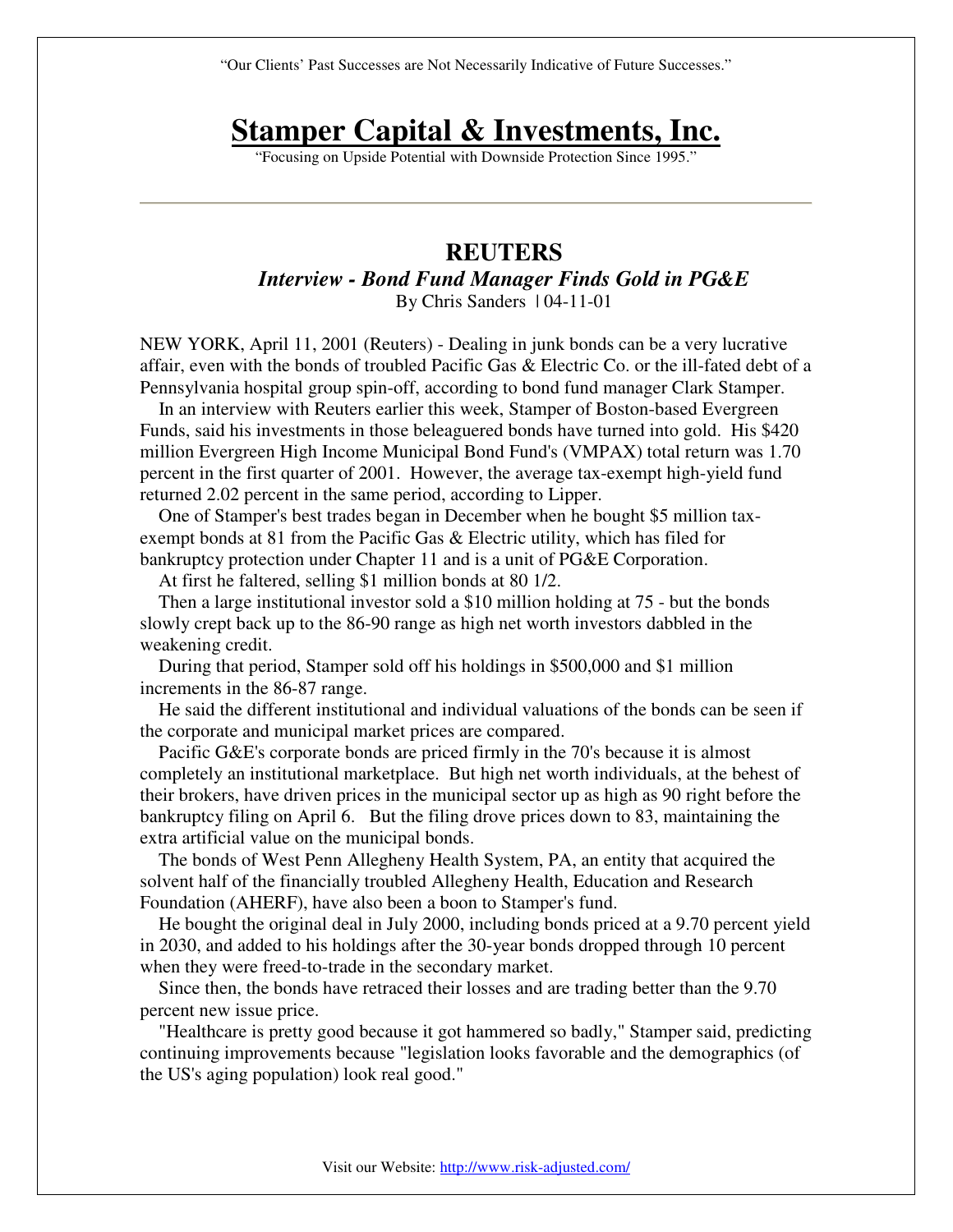At the same time, he tries to keep away from any bonds that are unsecured by mortgages or leases.

 Stamper's most recent gamble involves the tax-exempt debt of wallboard manufacturer USG Corp.

 USG is in the midst of an asbestos litigation saga that last week forced chemical manufacturer W.R. Grace & Co. into bankruptcy.

 He bought some of the unsecured bonds at the 10 percent yield level and they are now trading around a 9.30 percent, Stamper said.

 "They are not secured, but were very cheap," Stamper said, adding that recently billionaire investor Warren Buffett bought 15 percent of the company.

Stamper Capital & Investments, Inc. provides portfolio management services exclusively for institutional and high net worth accounts and does not sell the mutual funds for which it is a sub-adviser. Also, please note: purchasers of mutual funds must receive a copy of a particular mutual fund's prospectus before a purchase is made.

Stamper Capital & Investments, Inc. has been the sub-adviser to this Fund since October 1995 and B. Clark Stamper, our President, has been its Portfolio Manager since June 1990.

Past performance does not guarantee future results, and current performance may be higher or lower than the performance data quoted. Investment return and principal value of an investment will fluctuate so that investor's shares, when redeemed, may be worth more or less than their original cost.

Returns - Figures quoted are total returns calculated for the share class and time periods shown. Performance includes the reinvestment of income dividends and capital gains distributions. Performance does not reflect the deduction of taxes that a shareholder would pay on a fund distribution or the redemption of fund shares. Please go to Morningstar's and/or Lipper's websites for more information.

Disclaimer: This web site is for Stamper Capital & Investments, Inc. Institutional and High Net Worth Money Management only. Stamper Capital & Investments, Inc. is an independent registered investment advisor. Prior Performance achievements are not necessarily an indication of future performance. In other words, past performance does not guarantee future results. There are many types of risk and returns, and the tradeoffs among them can result in different positive or negative returns depending upon the subtleties of the specific credit and security characteristics. Investment return and the principal value of an investment will almost certainly fluctuate and can sometimes entail large losses. Note that Stamper Capital  $\&$ Investments, Inc., its clients, and/ or its employees may or may not be long or short any of the securities or investments mentioned on this website. Stamper Capital & Investments, Inc. does not sell the mutual funds for which it is or was a sub-adviser. Purchasers of mutual funds must receive a copy of a particular mutual fund's prospectus before a purchase is made. State of California Required Disclosure Legend "IMPORTANT CONSUMER INFORMATION" "(1)A broker-dealer, investment adviser, BD agent or IA rep may only transact business in a particular state after licensure or satisfying qualifications requirements of that state, or only if they are excluded or exempted from the state's broker-dealer, investment adviser, BD agent or IA rep requirements, as the case may be; and "(2)Follow-up, individualized responses to